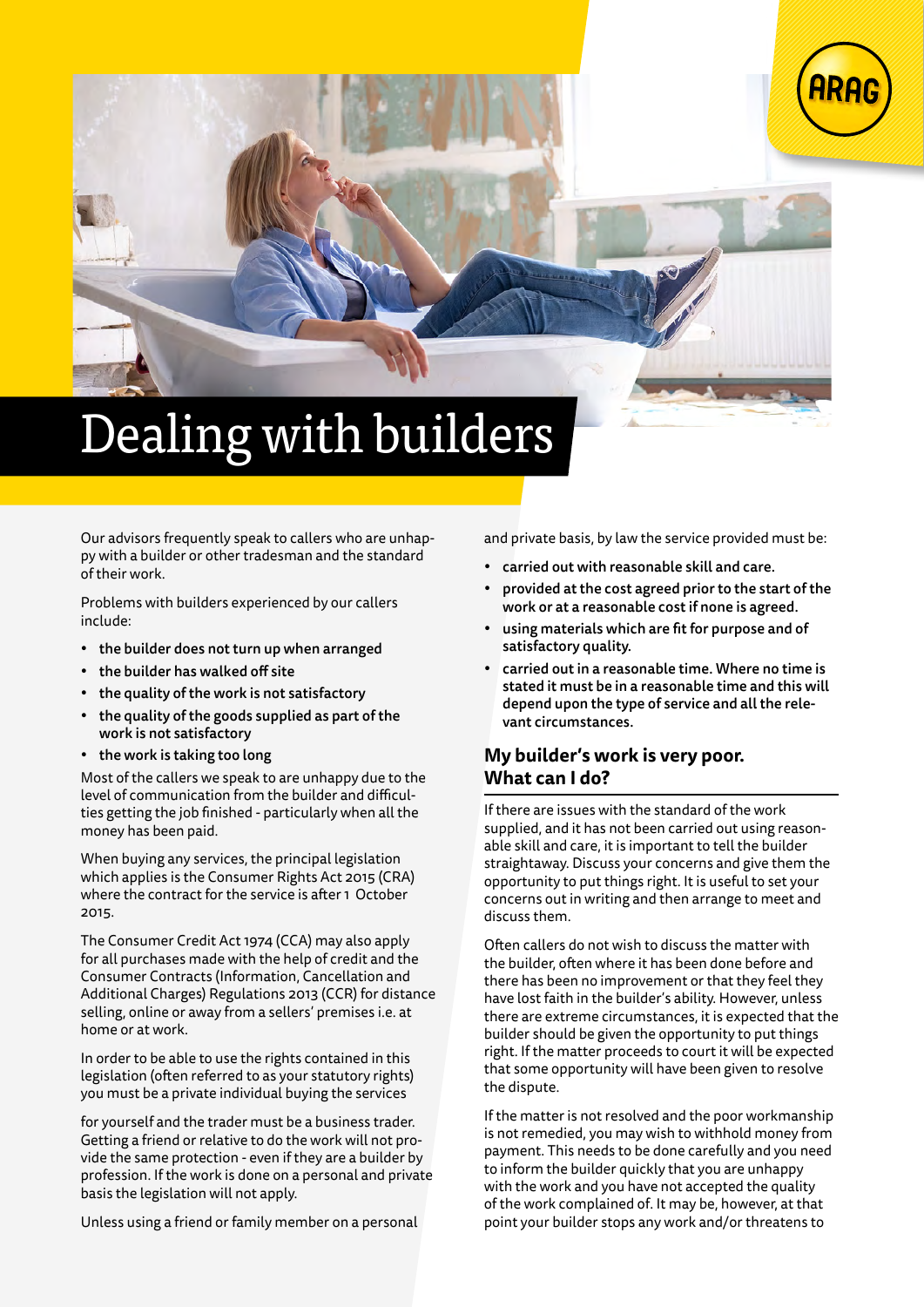# Dealing with builders



make a claim against you for breach of the contract for non-payment of monies owed.

If the work is not satisfactory you are entitled to repeat performance of the service or a price reduction. Repeat performance is requesting the builder to correct any of the work which has not been done properly, although this does not include work that can never be finished to the required standard.

In other words, you cannot expect the work to be finished to a standard which exceeds the physical possibilities. Any repeat work must be done at the builder's expense and within a reasonable time.

The amount of any price reduction will depend upon the seriousness of the breaches and can be up to 100 per cent of the contract price.

If the builder cannot, or will not, put things right it may be possible to claim compensation for:

- the cost of someone else putting the work right.
- repairing or replacing items that have been damaged, such as wallpaper or carpets. The sums claimed do, however, have to be reasonable, taking into account the age and general condition of the goods.
- taking time off work to oversee the repairs.

## **My builder is taking such a long time to do the work, what can I do?**

You may have an agreement with your builder that the work should start and finish on agreed dates, subject to them finding anything which may delay matters. If this is a term of your contract your builder should, of course, stick to it. Where no time is stated then is



should be done within a reasonable period of time.

In the event that no timescale is agreed, or the job takes longer than anticipated, a new date should be agreed. Often, we refer to a phrase known as making 'time of the essence'. In other words, agreeing a time for the completion of the works.

If it is the case that your builder does not turn up when it is agreed he should, or disappears for several days without reason, this is usually an operational matter and the builder is not managing his resources properly.

Where your builder misses deadlines, a further and final deadline should be set. In the event that future deadlines are also set it may be possible to bring the contract to an end. However, if considering this you also need to think of the practical aspect of whether or not it will be easy to arrange for a replacement builder to complete the work. It is very often better to try and work with the builder to get the work completed, although this is not always easy or possible.

If it is clear in the contract that the work should be finished by a certain date, failure to do so or to complete by another agreed date, can be a breach of contract.

If the delay causes loss it may be possible to recover damages from your builder.

Where the contract is under the Consumer Rights Act 2015 your builder will have a statutory duty to complete the work in a reasonable time. All of the above will remain relevant to try and resolve the matter and any further action will depend on the facts.

# **I have arranged for a builder to do some work but have changed my mind. Can I cancel?**

To understand your right to cancel an agreement you should first read your contract documentation if you have any.

If the contract was made off premises e.g. in your own home after a visit from the builder you will have the right to cancel under the CCCR. Under these regulations, your builder must give you notice of your cancellation rights where the value of the service exceeds £42.

Your builder should provide you with:

- a description of the work to be done.
- the total price of the work, or the manner in which the price will be calculated if this cannot be determined.
- details of any right to cancel. The builder also needs to provide, or make available, a standard cancellation form to make cancelling easy, although you aren't under any obligation to use it.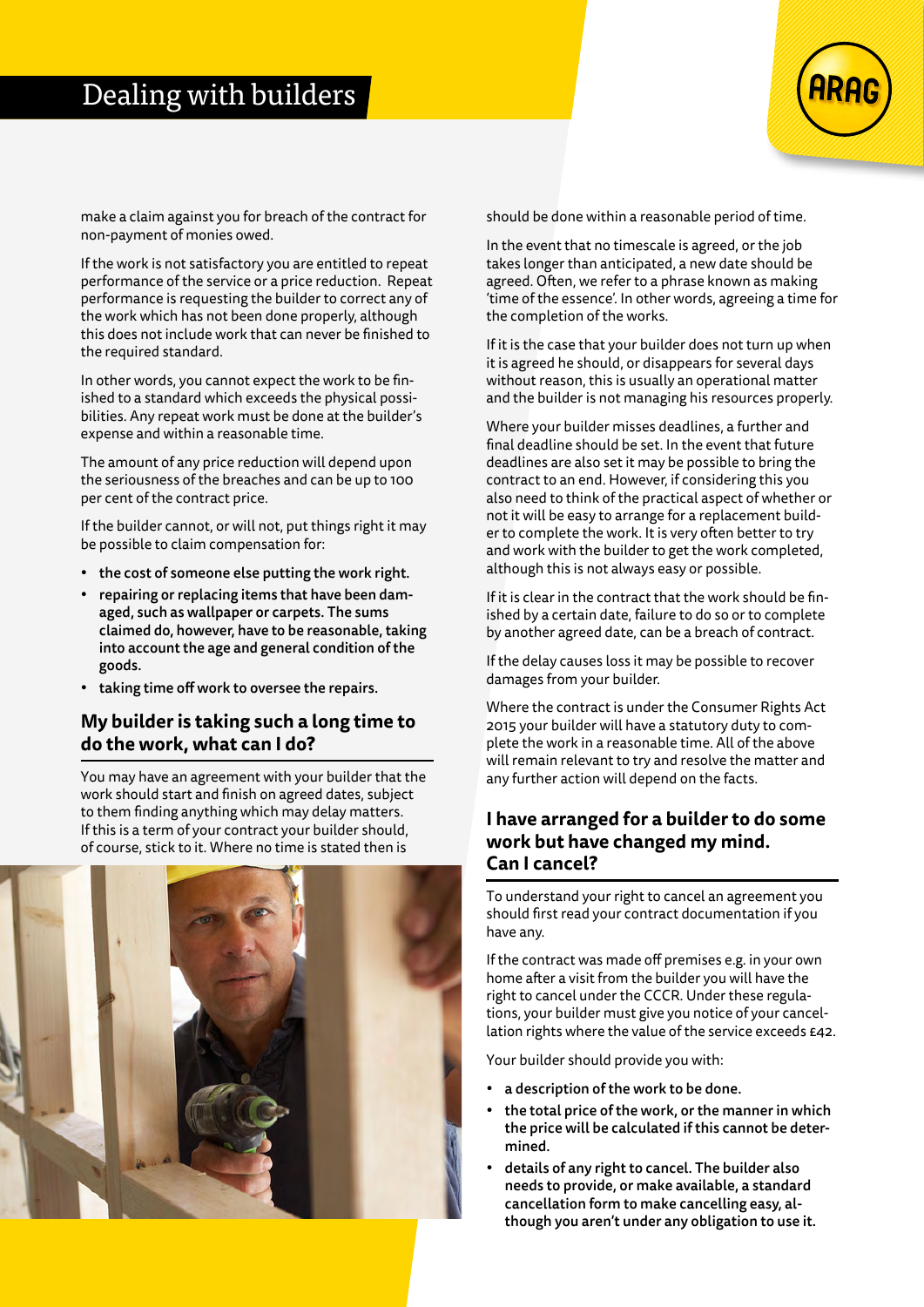# Dealing with builders





• information about themselves, including their geographical address and phone number.

Under the regulations, you have the right to cancel your order provide you do so within 14 days of the date the order is made. This right is available just because you change your mind and does not depend on the service being faulty in any way. Generally, the service should not start within that 14 day period. If it does you can still cancel but you may need to pay for the cost of the works completed within that time.

Failure of your builder to provide the right to cancel may make them liable to a criminal prosecution and potential fine.

# **Service and goods**

#### **I have paid for the work by credit card. Does that give me any extra rights?**

There are many different ways to pay for services including cash, debit/credit card or loan/hire purchase. Some of these can have important additional advantages and rights under the law.

#### **Debit card**

Where the service is paid for using a debit card and there is a problem it is sometimes possible to get a refund via the bank which issued the card. This is known as a chargeback application and is not something which is a statutory right but is part of the rules which banks subscribe to.

This is not the same as the section 75 application (below) and is only possible if there are funds in the seller's bank account to meet the cost. It cannot be used if you are seeking damages to repair work done. The chargeback remedy can be used for such things as when goods supplied are damaged or if the builder debits your account with more than the agreed amount.

There is generally a time limit of 120 days to make the claim and sometimes a cut-off time limit of 540 days. These times may vary from bank to bank. In the event that the bank refuses to do what you ask, you can request a letter of 'deadlock' to allow you to take your complaint to the Ombudsman.

#### **Credit Card**

Section 75 of the CCA provides additional security when paying for a service over £100. It is not necessary to pay for all of it with the credit card providing part of it is. For example, you may pay the deposit for the goods with your credit card and the balance with your debit card. For work valued at less than £100 paid for by debit card you can use the chargeback service (see above).

If the work is faulty, you may make a claim to your credit card company in the same way that you would to the builder. You are able make a claim to the builder and the credit card company at the same time. This can be very useful if the builder has gone out of business, is refusing to compensate you or remedy the situation.

If your credit card provider will not deal with the issue and refuses to accept that there is a claim, the matter should be referred to the Financial Ombudsman Service (FOS). Where less than eight weeks have passed since the matter was referred to your card provider, you will need to obtain a letter of deadlock to give to the FOS.

Any complaints about a claim should be made to the Financial Ombudsman Service within six months of your claim to the bank. You can contact the service [here.](https://www.financial-ombudsman.org.uk/)

# **Problems with goods supplied as part of building works**

Goods supplied as part of a building service are often supplied at the same time by the builder undertaking the work. These are known as mixed contracts. For example, when having a bathroom fitted, the installation of the bathroom will be the service, the fittings supplied will be the goods.

The service and quality of the goods will fall under:

Consumer Rights Act 2015 (CRA) where goods are purchased after 1 October 2015

- Consumer Credit Act 1974 (CCA) for all purchases made with the help of credit.
- Consumer Contracts (Information, Cancellation and Additional Charges) Regulations 2013 (CCR) for distance selling, online or away from a sellers' premises i.e. at home or at work.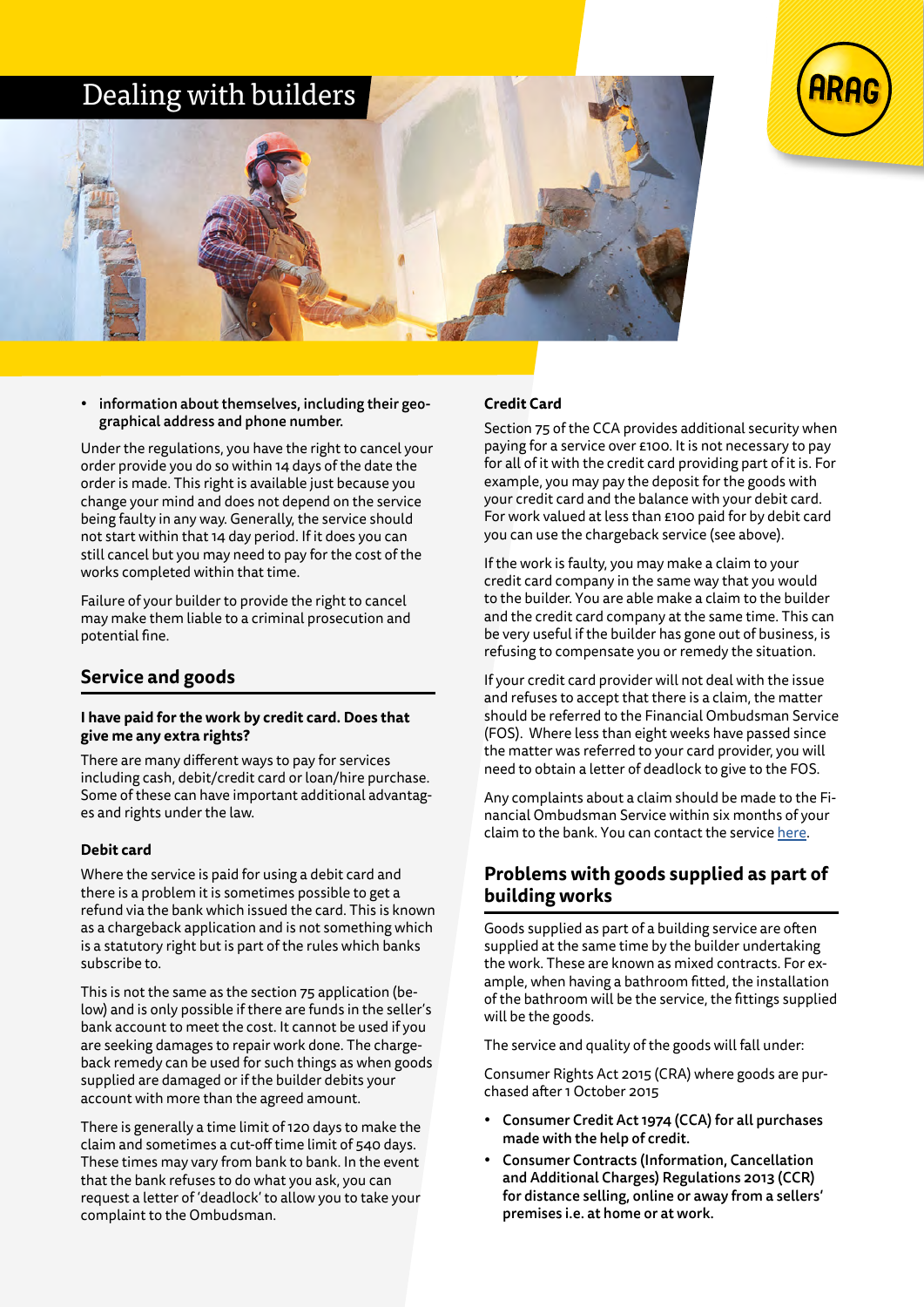Generally, your rights in relation to these goods are that they must:

#### **Be fit for a particular purpose**

Any goods must be fit for the purpose for which they have been purchased.

- The goods must do what you would normally expect them to do, a fridge must keep things cold and an iron must heat up to the right temperature so you can iron clothes.
- The goods must be able to do what the seller says they should do. If you are concerned that the item you are considering will be able to do what you expect and the seller says it will, you should be able to rely upon that. For example, if you ask whether an oven has a certain feature and it does not then it will not be fit for purpose.
- The goods must be fit for the purpose you want to use them for even if that is not the usual use of the item. For example, if you buy an item because the seller recommends it will do a certain job, even though it may not be routinely used for that purpose.

The advice of the seller is a representation that the goods you are intending to purchase are fit for the stated purpose. You can rely upon that representation if it is reasonable to do so.

#### **Be of satisfactory quality**

In addition to being fit for purpose, goods must also be of satisfactory quality for that purpose. It must be in a condition and of a standard that a reasonable person would consider acceptable. Therefore, they must be safe, of an acceptable appearance and finish when they arrive and they must be durable.

The issue of satisfactory quality is probably the most common cause of goods being returned to the seller. Your rights in this situation are detailed below.

#### **Match the description or sample**

Any goods purchased should match the description given to you by the seller. The description can be written, in a picture or by a verbal representation made by the seller. The goods must match what you have been told about them.

# **If goods are faulty**

If your goods are not satisfactory for any of the reasons set out above it is possible that one of the following remedies may be available:

- reject the goods and have a full refund
- have the goods repaired
- have the goods replaced



have the goods repaired, and if that does not work, have a refund

In any case, your rights will be against the seller/builder who sold you the goods and not against the manufacturer. We frequently speak to callers who have been told by the seller that they must contact the manufacturer about the fault because it is under guarantee. This is not the case as your statutory rights are with the seller and any guarantees or warranties are additional to that.

# **Rejection of goods**

Under CRA there is a statutory right to reject faulty goods within 30 days of the contract (purchase). If the goods are subject to a repair during this time, then the period is paused and will resume again once the repair is complete.

The right to reject the goods is generally used for goods which perhaps cannot be repaired and for which a rejection is the only reasonable course of action. So, if you have domestic appliances delivered which are faulty, scratched or ripped, it can, generally, be easy to reject the goods.

# **Repair or replacement of goods**

If you discover a fault with the goods within the first six months after the purchase there is a presumption the fault existed at the time of the purchase. In this case it is for the seller to prove the fault has been caused by